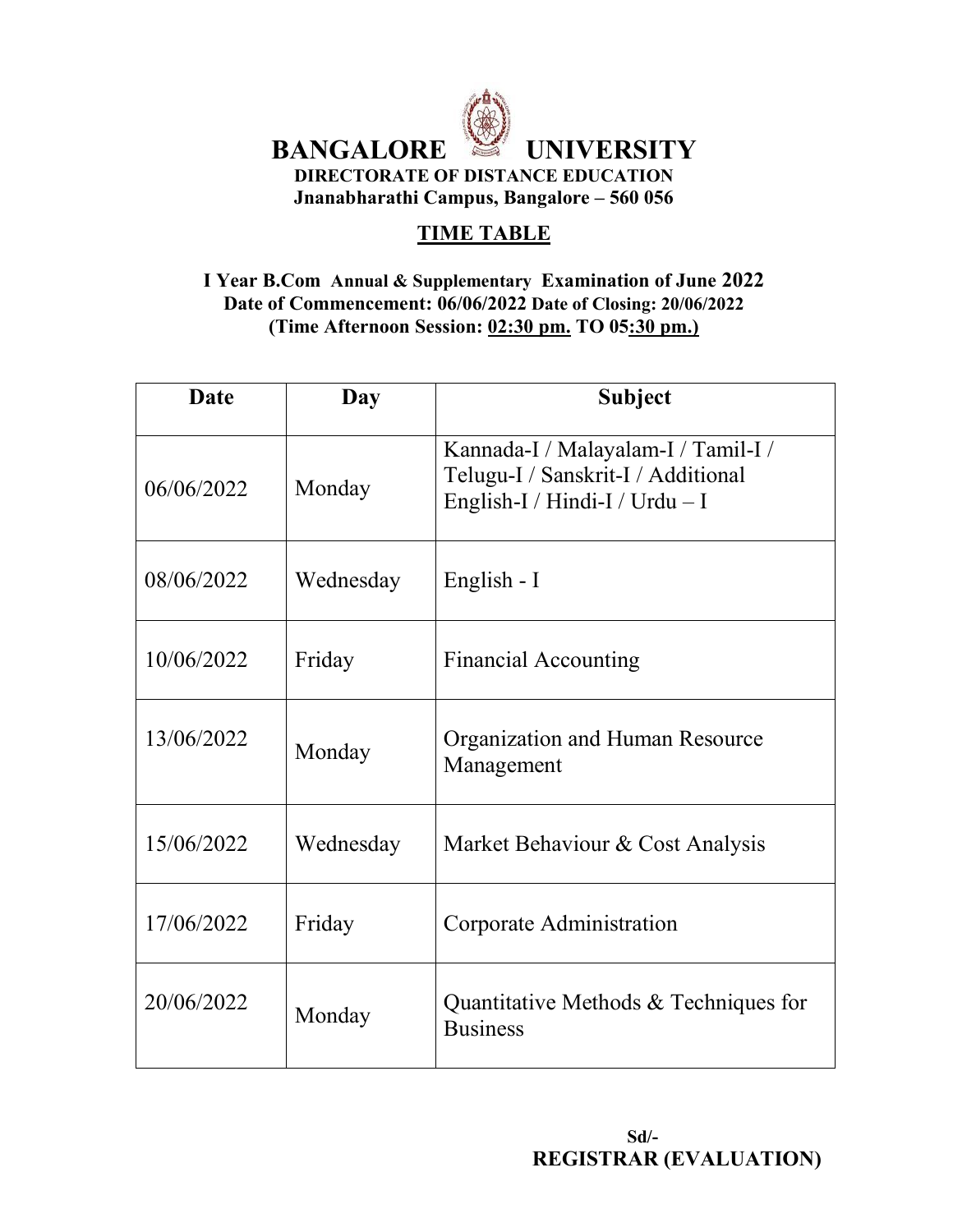

# **TIME TABLE**

### **II Year B.Com Annual & Supplementary Examination of June 2022 Date of Commencement: 22/06/2022 Date of Closing: 29/06/2022 (Time Afternoon Session: 02:30 pm. TO 05:30 pm.)**

| <b>Date</b> | Day      | <b>Subject</b>                                                                                                            |
|-------------|----------|---------------------------------------------------------------------------------------------------------------------------|
| 22/06/2022  |          | <b>Wednesday</b>   Corporate Accounting                                                                                   |
| 23/06/2022  | Thursday | <b>Marketing Management</b>                                                                                               |
| 24/06/2022  | Friday   | Indian Financial System                                                                                                   |
| 25/06/2022  | Saturday | Kannada-II / Malayalam- II / Tamil- II /<br>Telugu- II / Sanskrit- II / Additional English-<br>II / Hindi- II / Urdu – II |
| 27/06/2022  | Monday   | English & Corporate Etiquette and<br>Communication                                                                        |
| 28/06/2022  | Tuesday  | <b>Financial Management</b>                                                                                               |
| 29/06/2022  |          | Wednesday Computer Fundamentals                                                                                           |

 $Sd$ <sup>-</sup> **REGISTRAR (EVALUATION)**